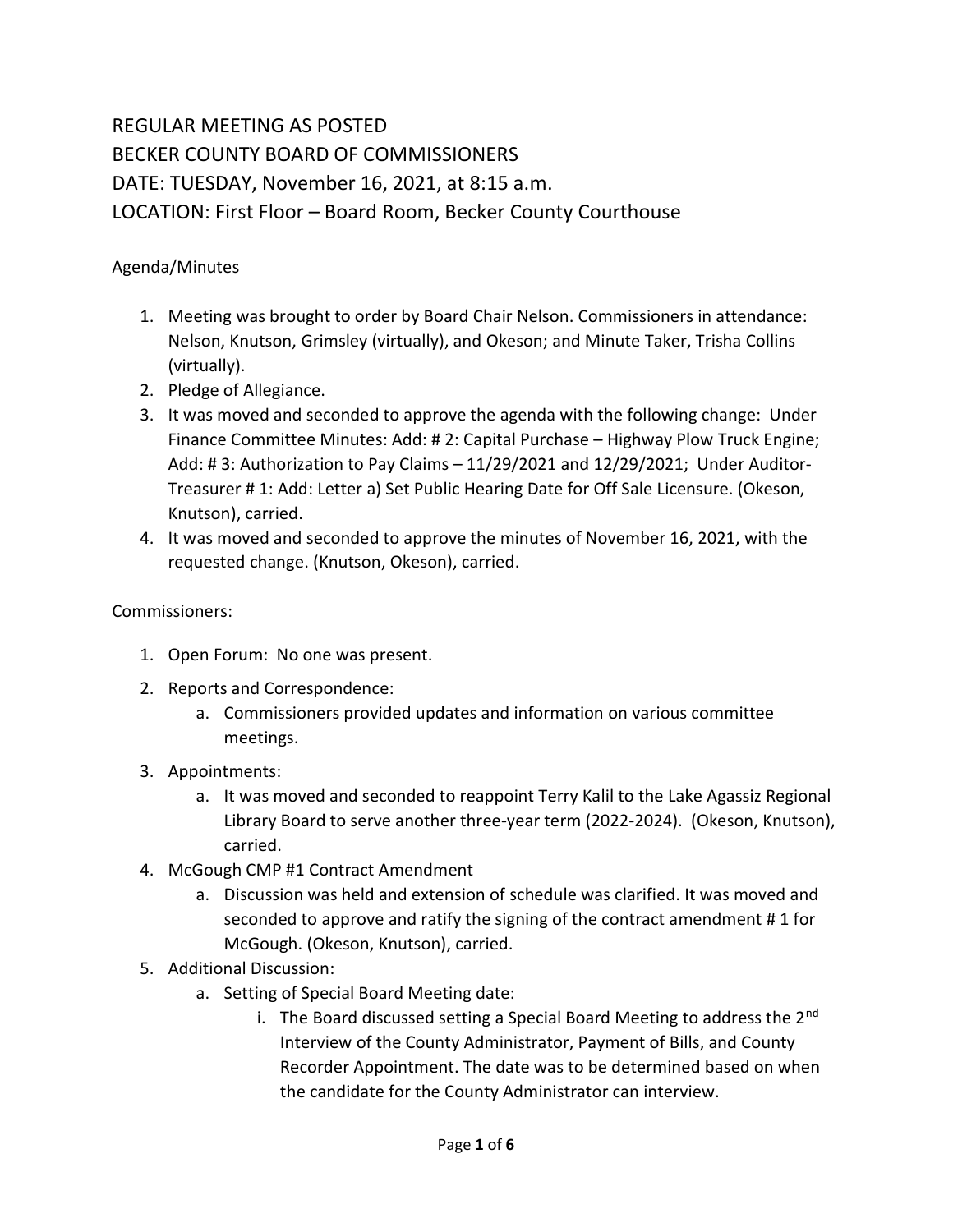Public Hearing – County Recorder (Resolution 11-21-2A):

1. It was moved and seconded to open the Regular Session to the public. (Knutson, Okeson), carried.

Clint Danielson, a concerned citizen, raised his concerns regarding the selection of the County Recorder and asked for clarification on why the Board is recommending this position to be appointed versus elected and if this change is being mandated. Mr. Danielson referred to legislation/guidance under the Associations of Minnesota Counties while expressing his concerns and requested to hear the Boards position on this guidance. Mr. Danielson requested to keep this position an elected position to ensure the publics voice is heard.

With no additional public comments, it was moved and seconded to close the public hearing. (Okeson, Knutson), carried.

Discussion was held regarding the rational behind changing the County Recorder position from elected to appointed. Board Chair Nelson noted how this position does not require credentialing like other elected positions as well as the need to make sure the new individual has the qualifications to perform the job effectively. Commissioners Knutson, Okeson, and Grimsley added additional discussion in relation to Board Chair Nelson's discussion. Nelson also discussed the process and timeline for appointing a new County Recorder.

It was moved and seconded to approve Resolution 11-21-2A. (Knutson, Okeson), carried, with a roll-call vote taken: Knutson – Yay, Okeson – Yay, Grimsley – Yay, Nelson – Yay; motion carried 4-0 (Commissioner Vareberg was not in attendance).

Finance Committee Minutes:

Auditor-Treasurer - Mary Hendrickson presented:

- 1. It was moved and seconded to approve the Regular Claims, Auditor Warrants, Over-90 Day Claims, and Additional, as presented:
	- a. Auditor Warrants (Tuesday Bills):
		- i.  $11/02/2021$  in the amount of \$22,995.52
		- ii.  $11/09/2021$  in the amount of \$ 50,395.09

Total of \$ 73,390.61

- b. Over-90 Days:
	- i. Dakota Supply Group dated 04/01/21 in the amount of \$693.31, invoice just received.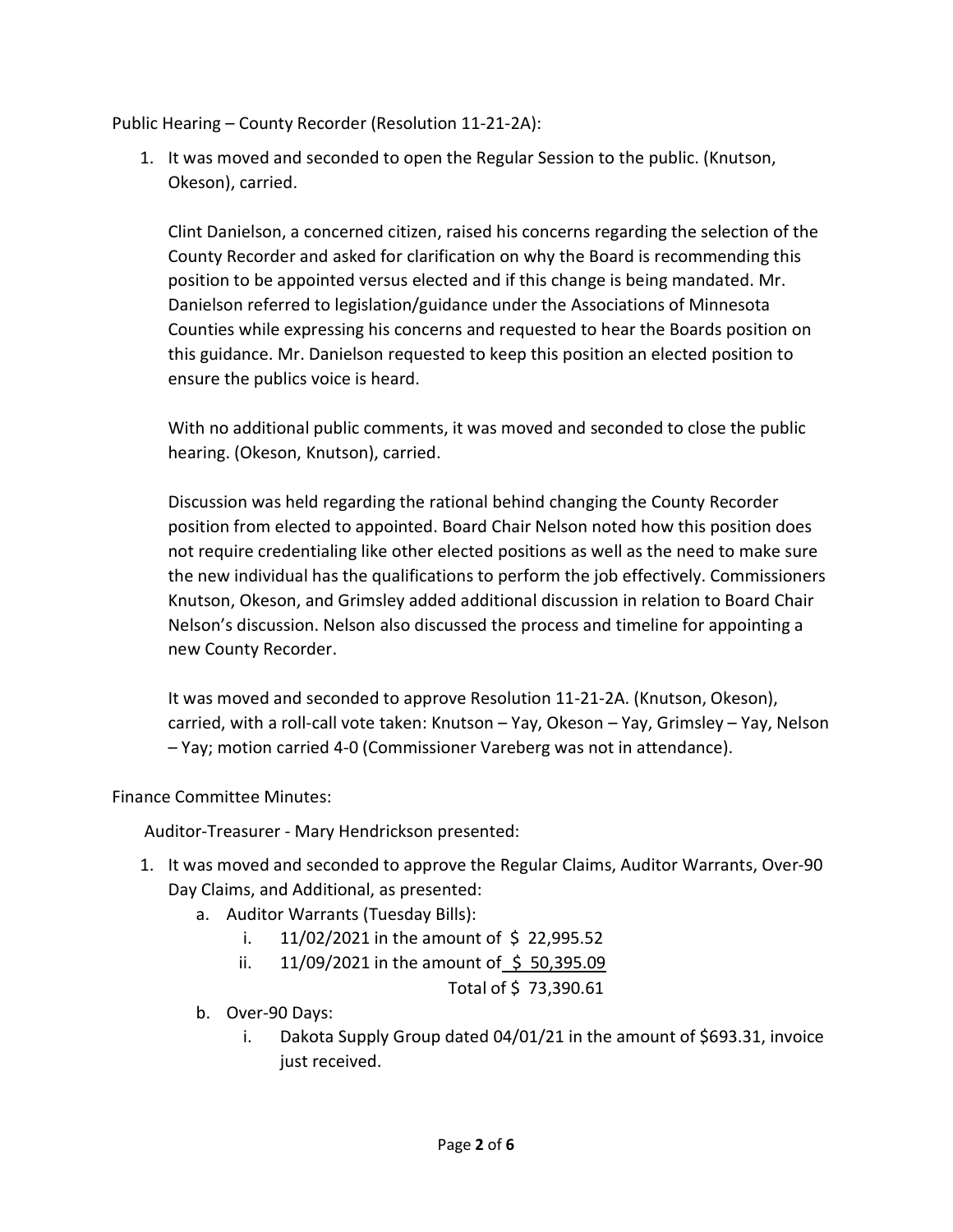- ii. Fargo Forum dated 7/31/21 in the amount of \$990.00, invoice just turned in.
- iii. Hitesman Law dated 06/17/21 in the amount of \$336.00, invoice just turned in.
- iv. Brice Nelson dated 07/2021 in the amount of \$239.68, invoice just turned in.

(Knutson, Okeson), carried.

Highway – Jim Olson presented:

- 2. Capital Purchase Highway Plow Truck Engine:
	- a. It was moved and seconded to approve the purchase of a new engine from Nelson International for the repair of the failed Highway plow truck. The new engine costs \$29,400 plus \$5,000 in labor costs. This truck will be kept as a backup vehicle. (Okeson, Knutson), carried.

Auditor-Treasurer – Mary Hendrickson presented:

- 3. Authorization to Pay Claims 11/29/2021 and 12/29/2021:
	- a. It was moved and seconded to schedule additional Finance Committee meetings for 11/29/2021 and 12/29/2021 and to authorize Finance Committee to pay claims for year-end. (Knutson, Okeson), carried.
- 3a. Set Public Hearing Date for Off Sale Licensure:
	- a. It was moved and seconded to approve the setting of the public hearing for 9:00 am December 14<sup>th</sup>, 2021, for Big Elbow Lake Lodge & Campground Off Sale Liquor License request. (Knutson, Okeson), carried.

Auditor-Treasurer – Mary Hendrickson presented:

- 1. Licenses and Permits: It was moved and seconded to approve the renewal of Tobacco Licenses for Big Elbow Lake lodge & Campground, Tonya Beckman, and Round Lake Township. (Knutson, Okeson), carried.
- 2. Absentee Ballot Board (Resolution 11-21-2B):
	- a. It was moved and seconded to approve Resolution 11-21-2B to authorize the annual renewal of the Absentee/Mail Ballot Board and to compensate trained Head Election Judges not employed by Becker County at the rate of \$14.00 per hour and milage with half of the total compensation cost to be reimbursed by the City of Detroit Lakes. (Knutson, Okeson), carried.
- 3. September 2021 Cash Comparison & Investment Reports:
	- a. It was moved and seconded to accept the September 2021 Cash Comparison, Sales Tax, & Investment Reports as is. (Knutson, Okeson), carried.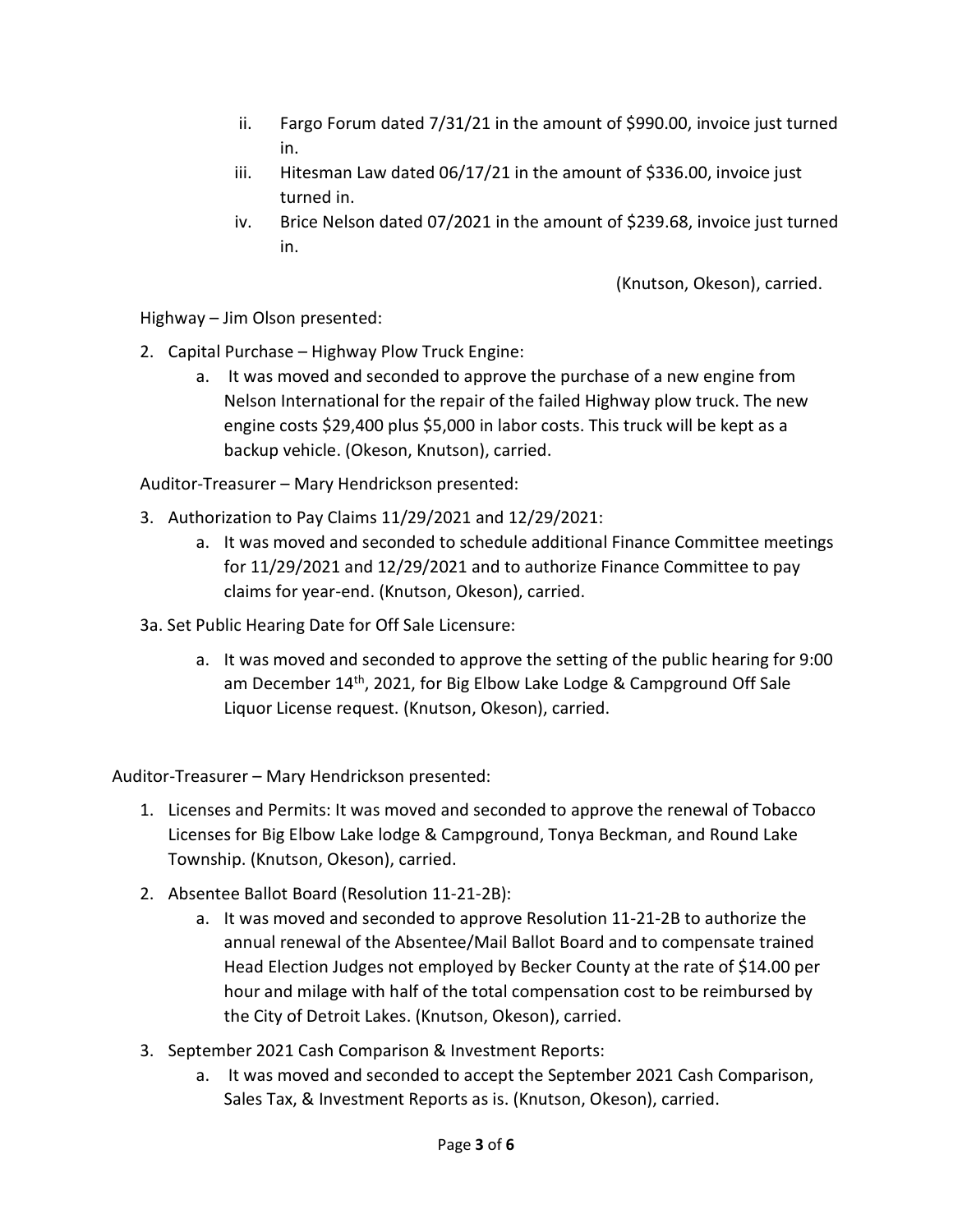- 4. Sunnyside ECPN Support:
	- a. It was moved and seconded to accept the annual renewal of the Sunnyside ECPN support from Becker County with a contribution of \$7.00 per day per resident for a total approximate contribution of \$18,431.04 per year. (Nelson, Knutson), carried.

Planning & Zoning – Kyle Vareberg Presented:

- 1. Change of Zone Request Agricultural to Residential:
	- a. Discussion was held. It was moved and seconded to deny the application against planning committee's recommendations. (Knutson, Okeson), with a roll-call vote taken: Knutson – Yay, Okeson – Yay, Grimsley – Abstain, Nelson – Nay; motion failed 2-2 (Commissioner Vareberg was not in attendance). It was moved and seconded to table the application till the December 14<sup>th</sup>, 2021, Board meeting to further discussion and to allow the applicant to have to have the opportunity to discuss. (Nelson, Okeson), carried.
- 2. Conditional Use Request to Operate a Manufacturing Facility:
	- a. It was moved and seconded to approve the conditional use permit request to operate a manufacturing facility. Commissioner Knutson added that there were concerns regarding the cleanliness of the property by a member of the public. (Knutson, Okeson), carried.

Information Technology (IT) – Tony Brahmer Presented:

- 1. Civic Clerk Agenda/Minute Software Demo:
	- a. Jillian with Civic Clerk Software provided the Board with a short demo of their Agenda/Minute software as requested by the Management Committee. The Board requested to withhold purchase of software until County departments have closely examined software demonstrations for their individual departments.

Human Services – Denise Warren presented:

- 1. Agreements Mahubue-Otwa RSVP Program MOU:
	- a. It was moved and seconded to approve the Mahubue-Otwa RSVP Program agreement as is. (Okeson, Knutson), carried.
- 2. Letter of Support (draft) for Dental Clinic:
	- a. It was moved and seconded to approve the letter of support for Dental Clinic as is which has been discussed at prior Board Meetings and to authorize the Board Chair to sign the letter of support. (Knutson, Okeson), carried.
- 3. Claims
	- a. It was moved and seconded to approve the Human Services claims for Human Services, Public Health, and Transit, as presented. (Okeson, Knutson), carried.

Transit – Kevin Johnson presented: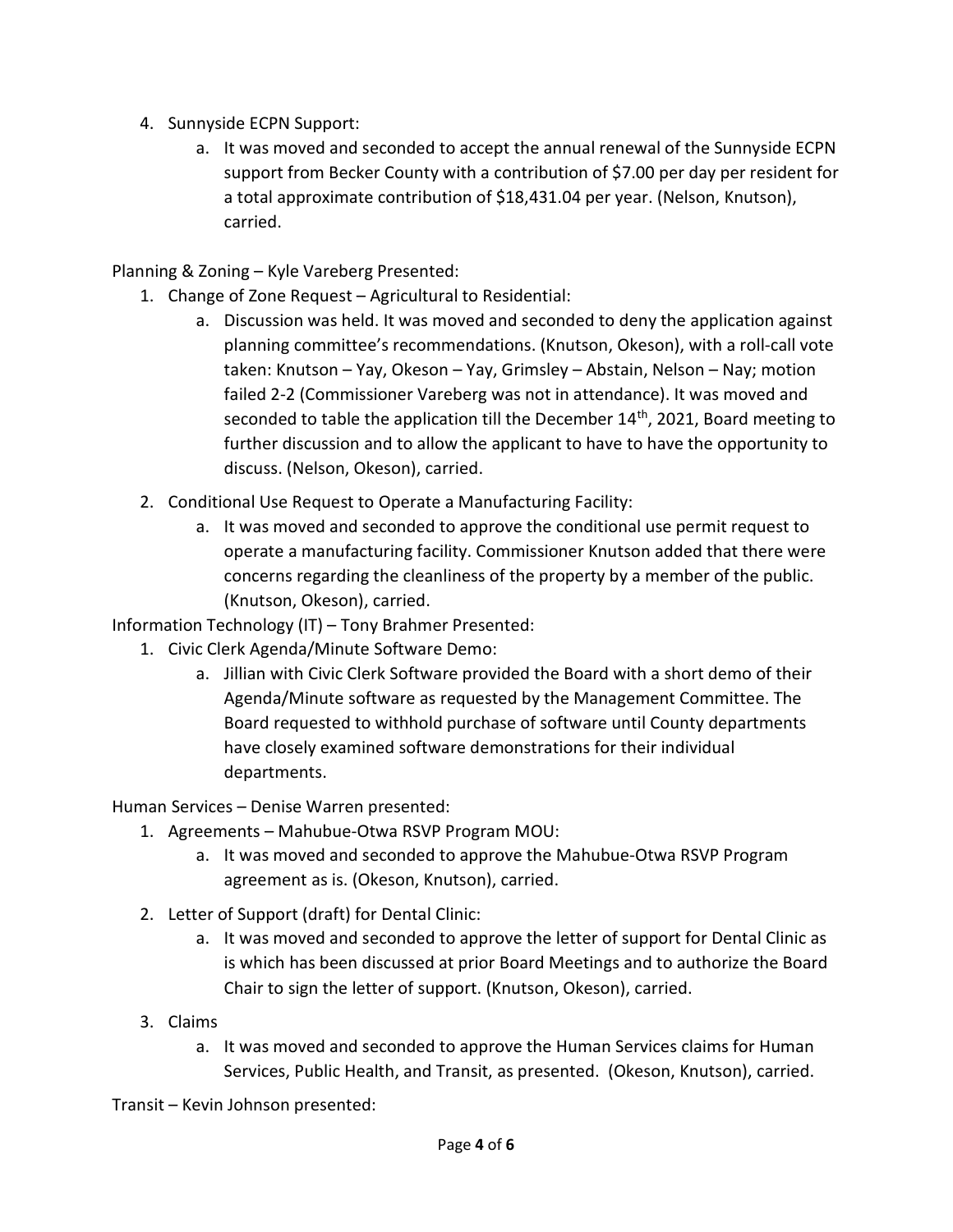- 1. Transit Vehicle Purchase (Resolution 11-21-2E):
	- a. It was moved and seconded to approve Resolution 11-21-2E to authorize the purchase of a new transit bus from North Central Bus for the corrected amount of \$93,830. (Okeson, Knutson), carried.

Land Use – Environmental Services – Steve Skoog presented:

- 1. 2022 Solid Waste Tip Fees (Resolution 11-21-2C):
	- a. It was moved and seconded to approve Resolution 11-21-1C to approval the annual renewal of the 2022 Solid Waste Fee Schedule. (Knutson, Okeson), carried.
- 2. Capital Improvement Expense Request SW Campus Project:
	- a. Discussion was held. It was moved and seconded to approve the request to allow AAA Construction to construct updates: old transfer station building - converting building to employee breakroom and transfer station manager's office; and shop - enclose portion for additional storage space. Total cost of \$37,900. (Knutson, Okeson), carried.

Sheriff – Shane Richard Presented:

- 1. Safe & Secure Courthouse Initiative Grant Authorization to Apply:
	- a. It was moved and seconded to authorize the Sheriff's Department to apply for the Safe & Secure Courthouse Initiative Grant to purchase a new metal detector to allow for wheelchair access. (Knutson, Okeson), carried.

Human Resources - Amy Rissmann presented:

- 1. Meal Reimbursement Amount Discussion:
	- a. Commissioner Okeson requested discussion be had on the County's current Travel and General Expenses Reimbursement policy. It was moved and second to update the Travel and General Expenses Reimbursement policy to increase the meal expense rate to \$4.00 for all line items – breakfast, lunch, and dinner; metro and out of state expenses - effective immediately. (Okeson, Knutson), carried.
- 2. Personnel Policy Modifications Section D, Sub. 15 Health (Resolution 11-21-2D):
	- a. It was moved and seconded to table the personnel policy modifications at this time. (Knutson, Okeson), carried.

Closed Session – Human Resources – Labor Negotiations Updates

1. It was moved and seconded to move into Closed Session for Union Negotiations. (Okeson, Knutson), carried.

Closed Session – those present included the Commissioners: Nelson, Okeson, Knutson, and attending virtually Grimsley; Mary Hendrickson; Amy Rissmann; and Ann Goering – Labor Attorney.